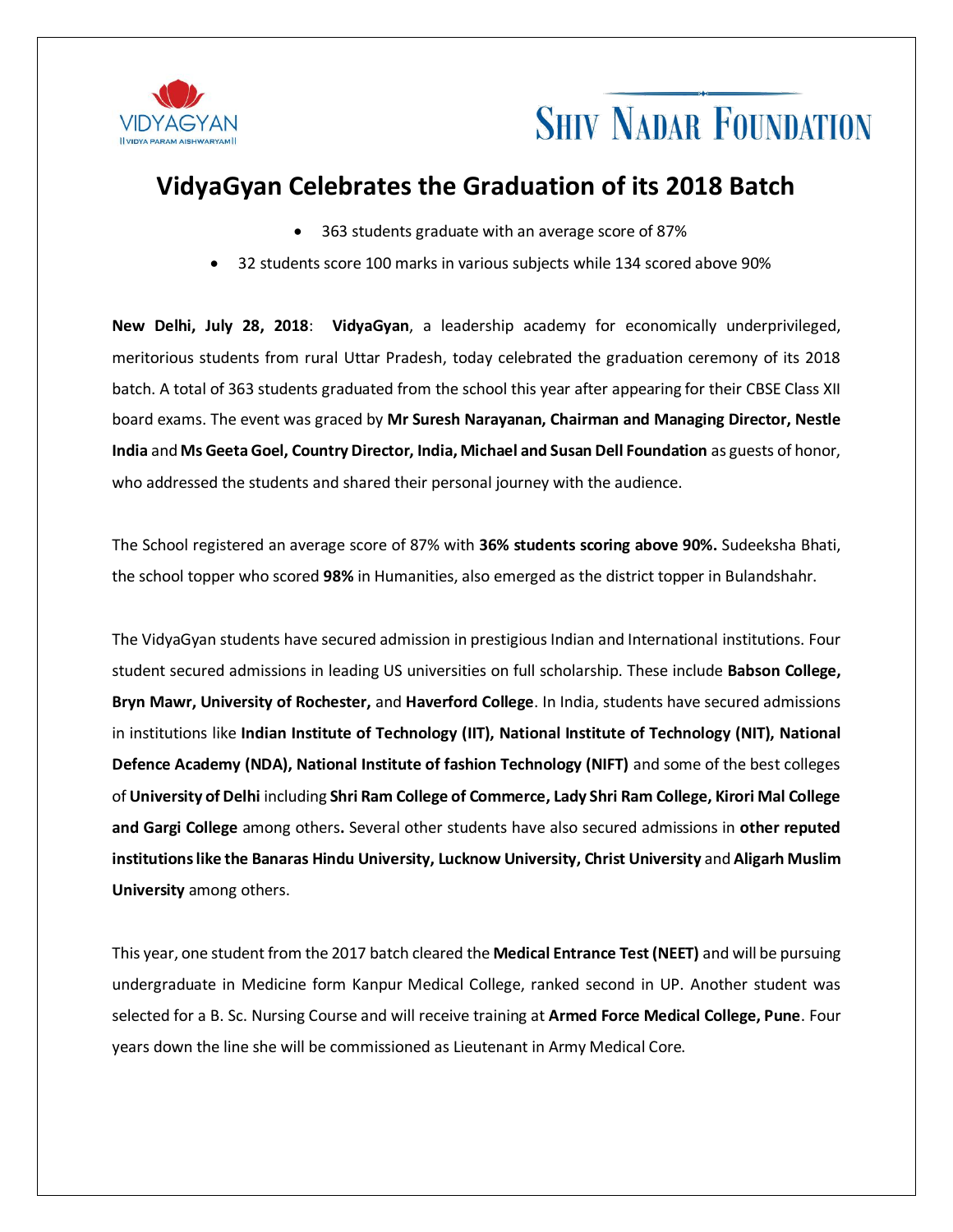

## **SHIV NADAR FOUNDATION**

Apart from academics, the students have also won recognition in Sports, Art, Music and other competitions. The VidyaGyan boys' athletic team won the Under 14, Under 19 and overall Championship in CBSE Cluster meet. In the National meet one student won a Silver medal in athletics and the boys relay team won the Bronze medal. In the Reliance Foundation Youth Sports tournament the VidyaGyan Girls team was the Winner and won a cash prize of 25000.

Speaking at the occasion, **Roshni Nadar Malhotra, Chairperson VidyaGyan and Trustee, Shiv Nadar Foundation** said, *"What the students have achieved is not just good grades and a college seat. They have managed to defy all odds of their economic and societal disadvantage to prove that, given the right educational environment, every child has the potential to become a star. They have set the bar high and I hope that every year our students will redefine this standard for bigger successes. The journey of these students will not only transform their lives and the lives of their families but also encourage more students and their families to invest in education for a better future."*

VidyaGyan provides underprivileged, meritorious students free, world-class education to help them transcend the disadvantages they face and compete with their urban counterparts. VidyaGyan students come from families of farmers, daily wage earners, among others in rural Uttar Pradesh with an annual family income of less than Rs. 1 lac. Every year, VidyaGyan handpicks approximately 200 meritorious students from a pool of 250,000 children who apply from across 75 districts of Uttar Pradesh.

#### *About VidyaGyan Leadership Academy*

*Established in 2009 by the Shiv Nadar Foundation, VidyaGyan [\(www.vidyaGyan.in\)](http://www.vidyagyan.in/) today houses 1900 students across two campuses in UP in Bulandshahr and Sitapur. The Academy was launched to bridge the urban-rural divide by selecting, nurturing and developing future leaders from the underprivileged communities of rural Uttar Pradesh. A fully*  residential academy, VidyaGyan not only takes care of the education of its students but of all their needs. VidyaGyan *addresses social imbalances and envisions nurturing and creating leaders who would be the inspiration and role models for their families, communities and society at large. The Foundation hopes that this will raise many more aspirations.*

#### *About Shiv Nadar Foundation*

*The Shiv Nadar Foundation (www.ShivNadarFoundation.org) has been established by Shiv Nadar, Founder, HCL - a \$8 billion leading global conglomerate. The Foundation's mission is to contribute to the process of national development and social transformation by establishing institutions and undertaking new initiatives in the fields of education and*